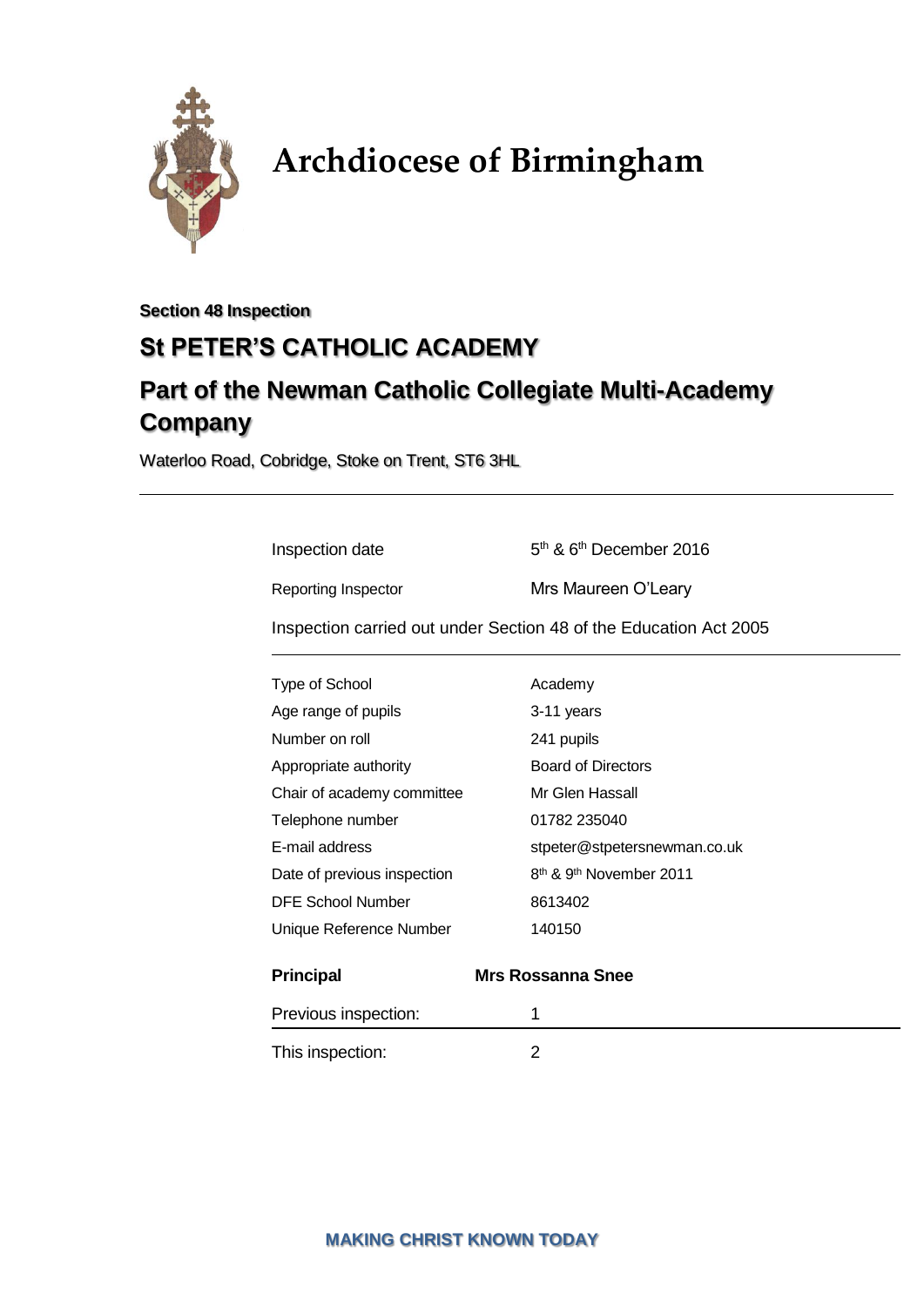#### **Evidence**

- The inspection was carried out by one Diocesan Inspector.
- The focus of the inspection was on the quality, leadership, and impact of the school's provision of Catholic life, collective worship, and religious education (RE).
- The inspector observed teaching across 4 RE lessons to evaluate the quality of teaching, learning and assessment. All of these observations were conducted jointly with senior leaders.
- The inspector completed a work scrutiny and held discussions with pupils to evaluate their understanding of Catholic life, worship, and the impact of teaching on their learning over time.
- Meetings were held with the chair of the academy committee and one other academy committee member, the principal, the subject leader, the parish priest and with parents and parishioners.
- The inspector attended a whole school Mass and undertook a learning walk to look at aspects of learning and teaching in RE, the presentation of the Catholic life of the school and pupils' behaviour.
- The inspector reviewed a range of documents including the school's self-evaluation, data about pupils' achievement and progress, RAISEonline, the development plan, teachers' planning, and learning journals.

#### **Information about the school**

- St Peter's Catholic Academy serves the parish of St Joseph's Burslem in the north of Stoke-on-Trent.
- The number of Catholic pupils is currently 24%.
- The percentage of disadvantaged pupils attending the school is above the national average.
- The percentage of pupils with special educational needs and disabilities (SEND) is broadly in line with the national average.
- Attainment on entry is well below the national average.
- The vast majority of pupils have English as an additional language.
- The majority of pupils are from Pakistan and Bangladeshi backgrounds. There is a growing number of pupils attending the school from a Polish background.
- Since the last inspection the school has become an academy as part of the Newman Catholic Collegiate Multi-Academy Company (MAC). A new principal was appointed in September 2016.

#### **Main Findings**

- Led by the faith model of the newly appointed principal, St Peter's Academy provides a strong Catholic environment for all its pupils to grow in their faith and in their love of others, as one family.
- All stakeholders; pupils, staff, academy committee members and parents, cherish and support the Catholic values and mission of the school.
- Pupils and staff engage devoutly in worship and ensure it is a fundamental part of each school day. Prayer and the celebration of the Eucharist sustain the school community in its mission to know and love God.
- All pupils readily take on responsibilities in the Catholic life and collective worship of the school and some pupils take on leadership roles. All pupils now need to have the opportunity to lead in these areas of school life.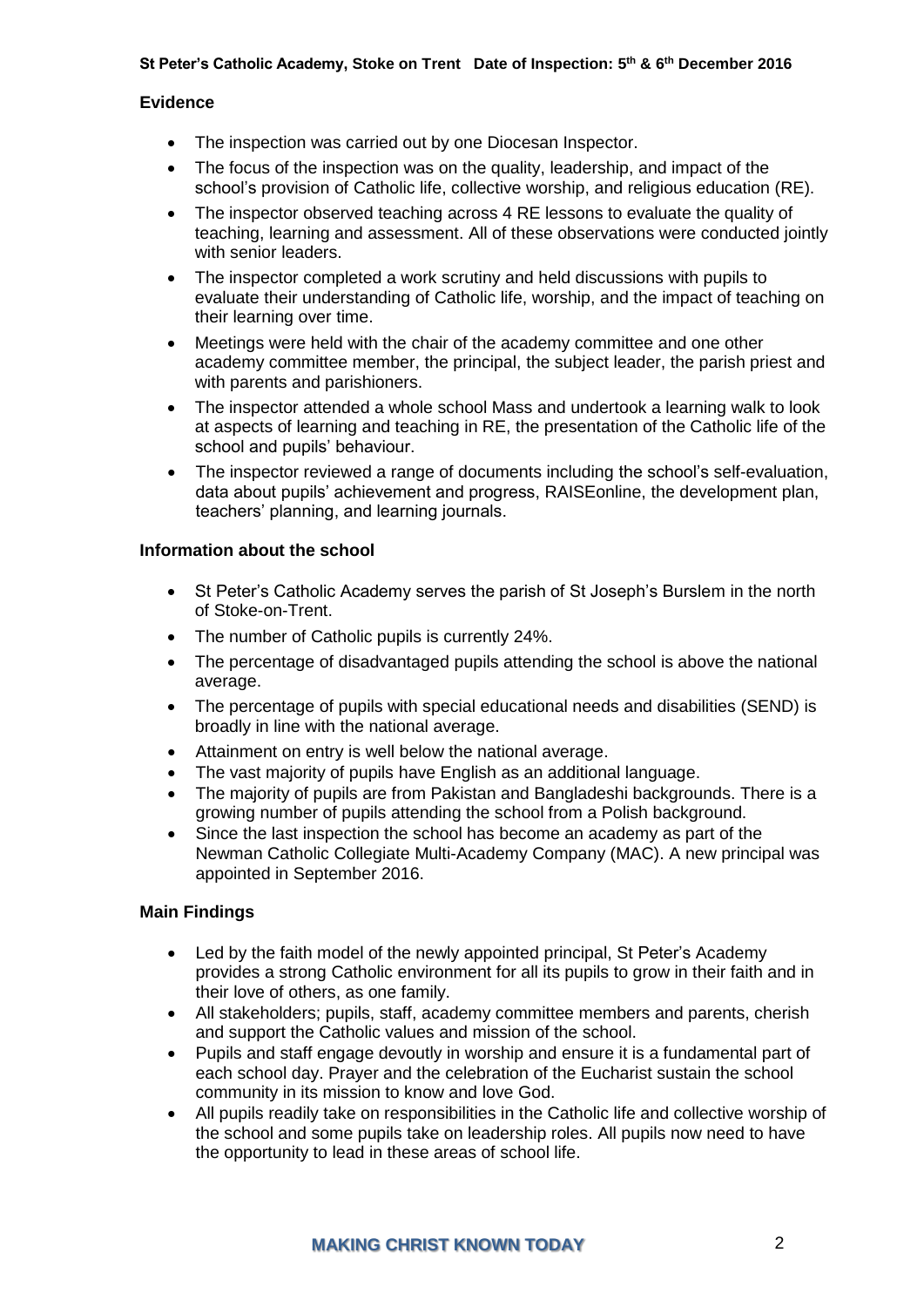- Religious education is led and managed with skill and dedication by the RE subject lead and principal.
- Pupils at St Peter's receive an outstanding religious education and consequently they make outstanding progress in this area of school life.
- The school's leadership have a good understanding of the school's strengths and areas for development in relation to the Catholic life and collective worship of the school. Their understanding of the strengths and areas of development in RE is outstanding.
- The academy committee members of the school are deeply committed to the mission of the school. They provide support and challenge to the principal. They have a good oversight of RE, the Catholic life and collective worship of the school. The understanding of the academy committee members about the formal monitoring and evaluation of the school now needs to become more rigorous and searching.
- Pupils recognise different forms of prayer but their thorough knowledge of traditional prayers requires development.

# THE CATHOLIC LIFE OF THE SCHOOL

#### **Catholic life, collective worship and spiritual, moral and vocational development: provision and outcomes**

- The Catholic life and collective worship of the school are good with some outstanding features. The spiritual and moral development of pupils is outstanding. The vocational development of pupils is good.
- Since the last inspection the school has developed a range of opportunities for some pupils to plan and lead their own liturgies and assemblies. Older children have written bidding prayers and assembly parts, lead prayers in mass, acted as monitors to support during mass and as altar servers. Experienced altar servers have also trained new altar servers.
- Pupils, of all ages, now need to be given more opportunities to prepare and lead worship with confidence and enthusiasm in a variety of settings.
- Pupils are keen to be involved in a variety of activities to promote the Catholic life of the school, these include the recently formed Good Samaritan Charity fund raising group, and the established school council, peer mediation and school monitors. These roles reflect the pupils' excellent moral sense that we are called to serve one another, or as one child explained, to be more like Jesus.
- The school directly promotes Christian values through the Catholic Schools' Pupil Profile and Values verses Violence programme. Consequently, the pupils have a profound understanding of what is right and wrong and how this impacts on their daily lives and behaviour.
- The inclusive philosophy and the ability to support pupils of different faiths, while still maintaining a strong Catholic ethos, is an outstanding feature of the school. The school truly lives out its mission statement, 'Together, One Family, One Community in Christ'. One pupil expressed this fact eloquently, 'You get to build your faith as a family.'
- All staff at the school have developed excellent relationships with pupils that are both affirming and aspirational. Pupils are made to feel valued as the person they are but challenged to be the person God wants them to be. Pupils and parents acknowledge and prize this aspect of school life at St Peter's. As a direct result of this nurturing culture pupils display excellent behaviour at all times.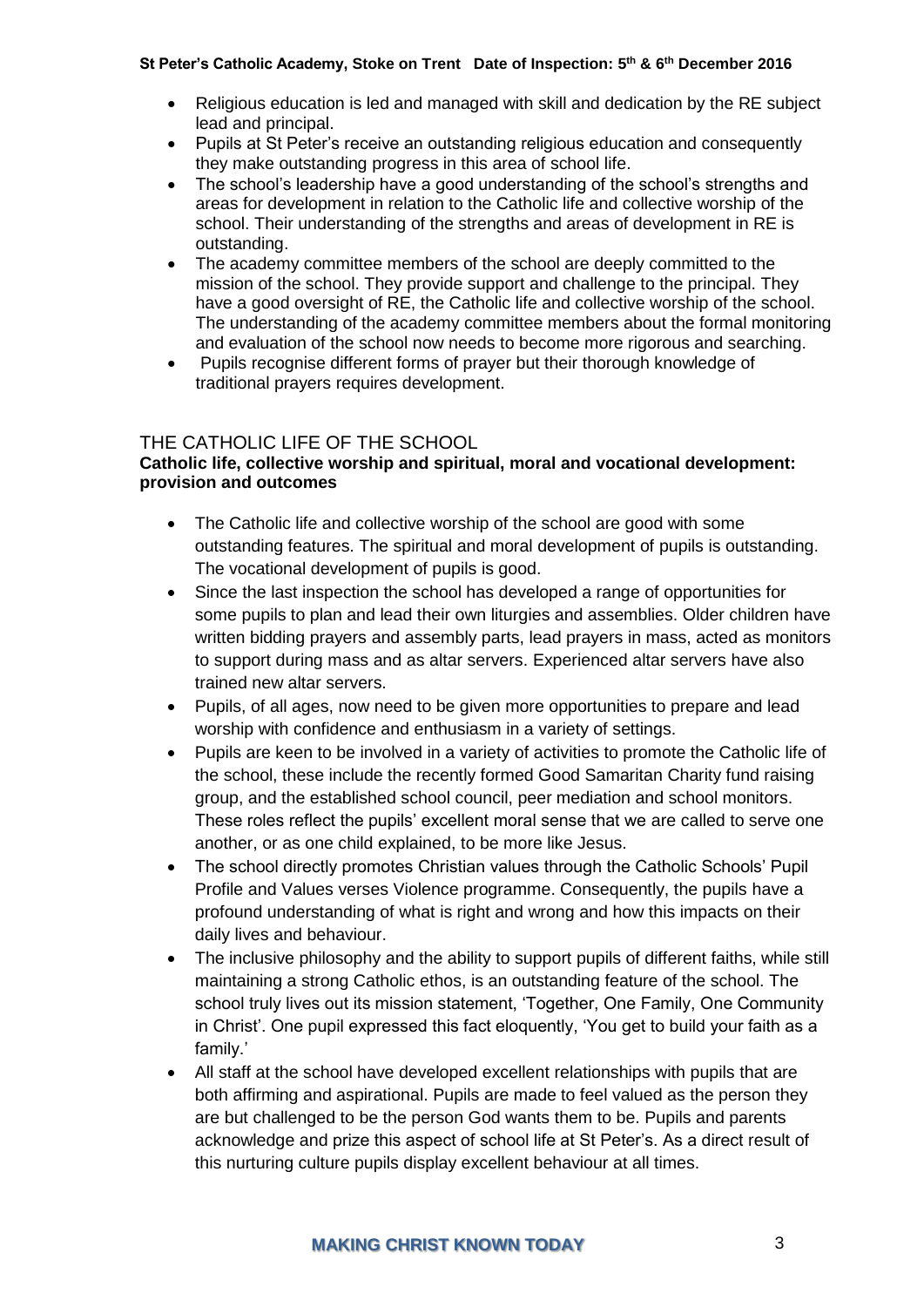- Weekly mass, inclusive of all pupils, and celebrated by the school's chaplain, ensures that the Eucharist is at the heart of the school community. All pupils, both Catholic and those of other faiths or none, welcome and benefit from this celebration believing that the 'Holy Spirit comes down and rests upon us.'
- The school provides an environment that is rich in Catholic symbols and artefacts. Every classroom and area of the school has a prayer focus that reflects the liturgical season. As a result, pupils are familiar and comfortable with moments of prayer and reflection throughout the school day.
- Pupils have a good sense of the liturgical seasons and key feasts of the Church's year.
- Pupils have regular experience of different forms of prayer and know some commonly used traditional prayers but their knowledge does not meet diocesan expectations. An audit of pupils' knowledge of traditional prayers should be carried out and any gaps in knowledge addressed.
- There are strong links between the school and the parish. The school's chaplain is appreciative of the school's efforts to improve attendance at Sunday mass.
- Although pupils' understanding about vocational development and their knowledge about other faiths are presently being taught adequately, the school has accurately identified the need to improve both of these areas to an outstanding standard.
- At present some pupils are involved in the evaluation of the Catholic life and collective worship of the school. This involvement should now become more regular and widespread throughout the school.

# **LEADERSHIP**

# **Leadership of Catholic life and Collective Worship**

- The leadership of Catholic life and collective worship is good with some outstanding features.
- The principal, senior leadership team and academy committee members are all deeply committed to the Catholic mission of the school. They provide excellent faith models for pupils and staff to aspire to.
- Leaders seek to ensure the strong Catholicity of the school by conducting all appointments to the school in accordance with diocesan guidelines.
- All staff are thoroughly inducted into the Catholic life of the school. Adequate time and resources are allocated to the induction programme of staff newly appointed to Catholic schools. As a result, all staff have both the skills and confidence to support the Catholic life and collective worship of the school. This is a key strength of the school.
- Academy committee members ensure that the performance management procedures of the school reflect the Catholic values and mission of the school.
- The principal and senior leadership team conduct a range of monitoring and evaluation activities about Catholic life and collective worship which allows the school to identify its strengths and areas for development.
- The school's chaplain has recently been appointed as the RE link academy committee member and this role is currently being developed.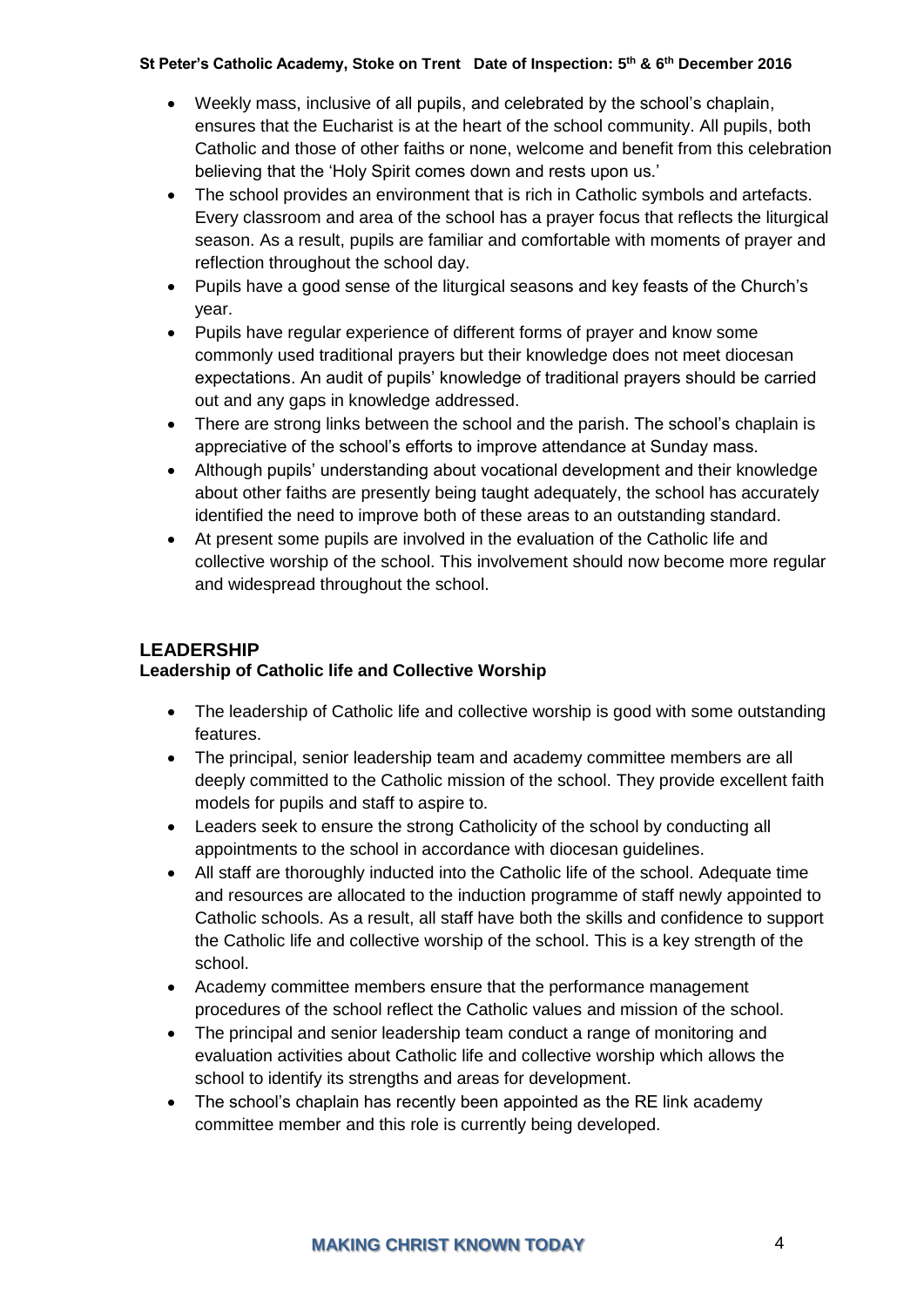- Although academy committee members have a general understanding of the school's strengths and areas for development, the school has accurately identified that this knowledge needs to be improved.
- The leadership of the academy has a very good working partnership within the Newman Catholic Collegiate and the local authority. The school has taken part in joint MAC staff training, a Year 6 secondary transition programme and international visits to schools. All these initiatives have contributed to improved outcomes for pupils' academic and personal development.

# **RELIGIOUS EDUCATION**

# **Leadership, outcomes from and provision for religious education**

- The leadership, provision and outcomes for religious education are all outstanding.
- Leaders have ensured that recommendations about RE from the previous inspection have been fully addressed.
- All pupils, especially higher ability pupils, are challenged and extended in their thinking about religion and in their learning from religion. This is a key feature of RE throughout the school. As a result pupils are able to ask and answer questions about religion in an insightful and personal manner.
- The RE subject lead, who is part of the senior leadership team, is rigorous and analytical in her monitoring and evaluation of RE. All monitoring is accurately evaluated and directly informs improvement planning. This has contributed to the maintenance of outstanding RE provision, even though diocesan expectations have increased since the last inspection.
- Monitoring is fed back directly to class teachers in a timely manner so that it can immediately impact on teaching and learning.
- Academy committee members have a good oversight of Religious Education in general but are not fully informed of all the excellent monitoring and evaluation that is undertaken. Consequently, their knowledge of the strengths and areas for development in RE is not as robust as it could possibly be.
- The RE subject lead provides excellent support for all staff to improve their teaching of RE. Consequently, staff are skilled and confident in their teaching pedagogy.
- Lessons are very well planned to meet the needs of all pupils; activities are imaginatively adapted to suit pupils of different abilities. As a result, pupils are highly motivated and engaged, and genuinely enjoy their RE lessons.
- Excellent links are made in RE lessons to the ways pupils can apply their understanding of the Faith to their own lives. Regular reference to the Catholic Schools' Pupil Profile values and virtues is made during RE lessons. Pupils in Year 4 were articulate in describing both Joseph and Abraham as being intentional in their actions.
- Teachers' questioning of pupils is constantly used creatively to assess knowledge, to deepen thinking and to challenge ideas. This high quality questioning has encouraged pupils to become reflective and enquiring, giving them the confidence to ask such questions as, *'Why didn't he (Zechariah) believe God if he was a man of faith?'*